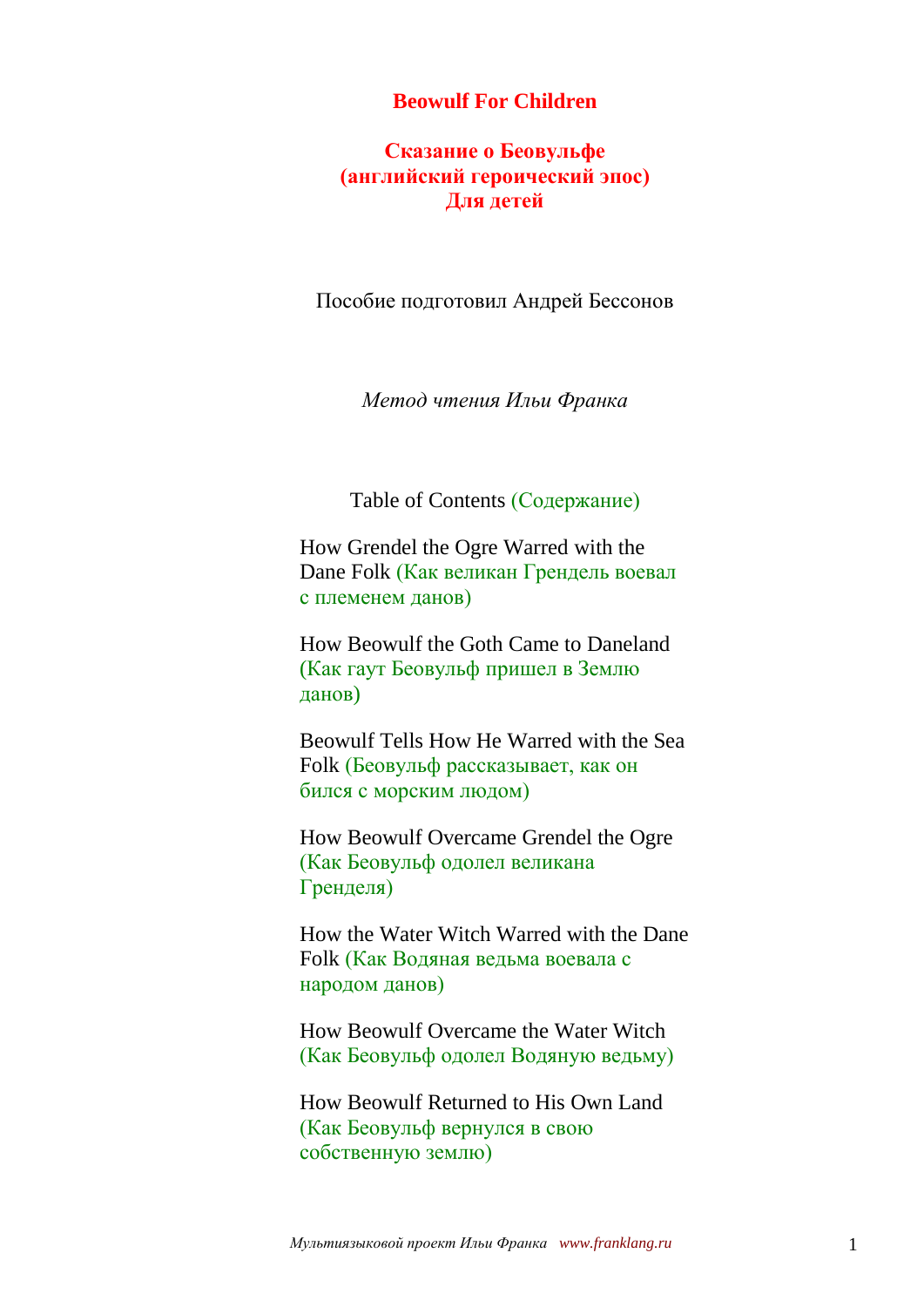How the Fire Dragon Warred with the Goth Folk (Как огнедышащий дракон воевал с народом гаутов)

How Beowulf Overcame the Dragon (Как Беовульф одолел дракона)

Beowulf's Last Rest (Последнее упокоение Беовульфа)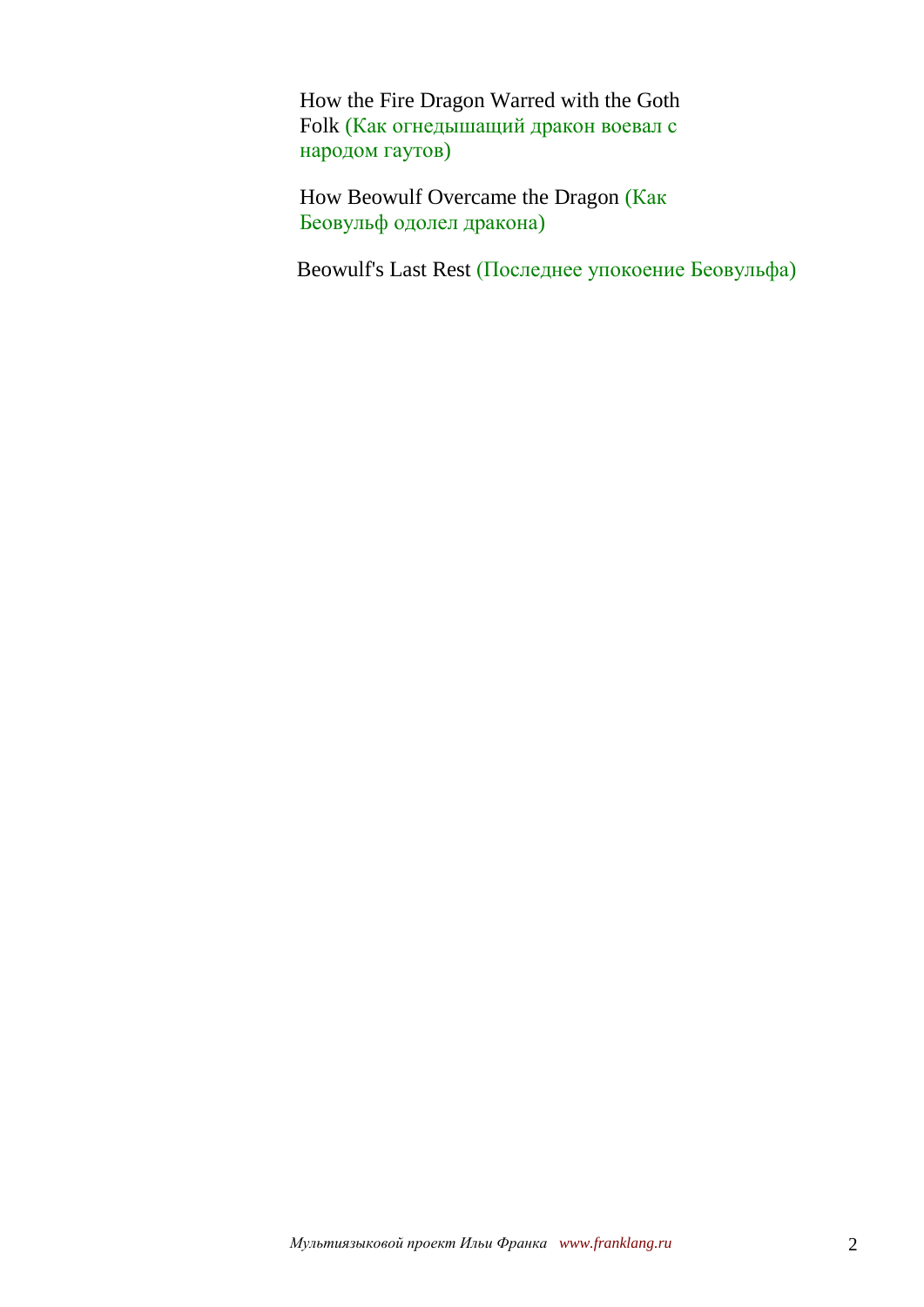### CHAPTER I (Глава I)

# HOW GRENDEL THE OGRE WARRED WITH THE DANE FOLK (Как великан Грендель воевал с племенем данов)

Long, long ago (давным, давным давно), there lived in Daneland a king called Hrothgar (в земле данов жил король по имени Хротгар: «называемый»; *to call — звать, называть*). The old men of his country loved him (старики в его стране любили его) and bowed the knee to him gladly (и преклоняли колено перед ним с охотой), and the young men obeyed him (а молодые люди подчинялись ему) and joyfully did battle for him (и радостно бились за него: «делали битву»; *to*  $do \rightarrow$  *делать*). For he was a king mighty in war, and valiant (ибо он был король, могущественный в битве и доблестный). Never foe could stand against him (никогда супостат не мог устоять против него; *foe — враг;*   $\alpha$  — *мочь; could — мог*), but he overcame them all (но он одолевал их всех; *to overcome — одолеть, преодолеть*), and took from them much spoil (и брал от них много трофеев; *to take — брать*).

ago  $\lceil a \rceil$  q av, country  $\lceil k \cdot \text{antr1} \rceil$ , bow  $\lceil \cdot \text{bav} \rceil$ , knee  $\lceil \text{ni} \rceil$ , obey  $\lceil a \rceil$  bet  $\lceil \cdot \text{bou} \rceil$ , foe  $\lceil \lceil \cdot \text{bu} \rceil$ , against [a `genst]

Long, long ago, there lived in Daneland a king called Hrothgar. The old men of his country loved him and bowed the knee to him gladly, and the young men obeyed him and joyfully did battle for him. For he was a king mighty in war, and valiant. Never foe could stand against him, but he overcame them all, and took from them much spoil.

So this king wrought peace in his land (итак сей король установил мир в своей земле; *wrought — устар. прош. вр. от to work — работать, сработать, сделать*) and his riches grew great (и его богатства стали превеликими; *to grow — становиться, расти*). In his palace there were heaped gold in rings and in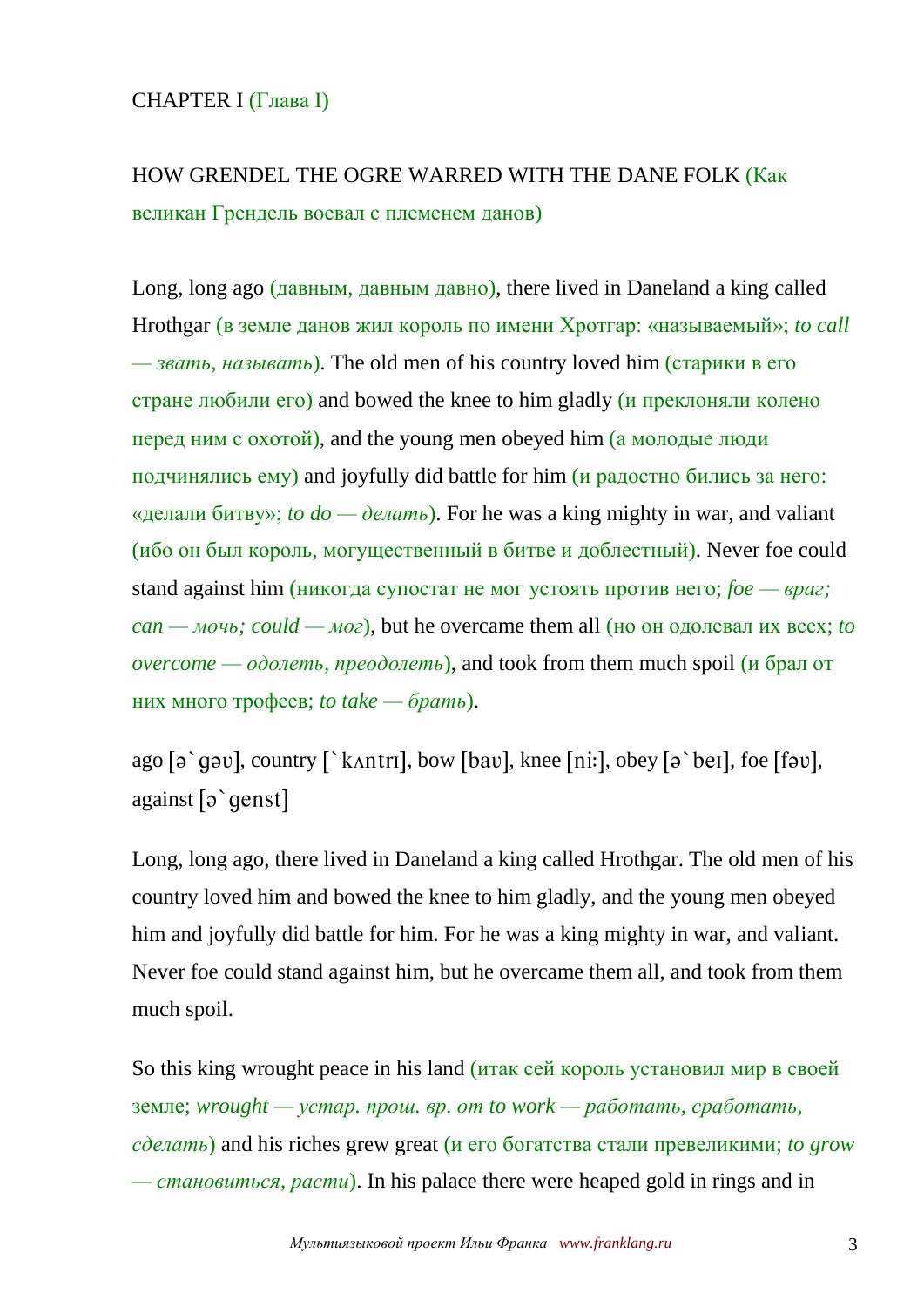chains (в его дворце было навалено золото — в кольцах и цепях), armour finely welded (оружие, искусно выкованное), rich jewels which glowed as soft sunlight (роскошные драгоценные камни, которые сверкали, как мягкий солнечный свет).

wrought [ro:t], great [greit], palace  $\lceil \cdot \text{palis} \rceil$ , armour  $\lceil \cdot \text{a:mod} \rceil$ , sunlight  $\lceil \cdot \text{sanlait} \rceil$ 

So this king wrought peace in his land and his riches grew great. In his palace there were heaped gold in rings and in chains, armour finely welded, rich jewels which glowed as soft sunlight.

Then King Hrothgar looked upon this great treasure and brooded thereon (тогда король Хротгар посмотрел на эти великие сокровища и поразмыслил о них). At last he said (наконец он сказал; *to say — сказать*), "I will build me a great hall (я построю себе большую палату). It shall be vast and wide (она будет просторна и широка), adorned within and without with gold and ivory (украшена внутри и снаружи золотом и слоновой костью), with gems and carved work (самоцветами и резной работой). The fame of it shall spread over all the earth (молва о ней распространится по всей земле), and men shall sing of it for all time (и люди станут петь о ней на все времена). And when it is built (и когда она будет построена), therein shall I call all my warriors, young and old (туда я созову всех моих воинов, молодых и старых) and divide to them the treasure that I have (и раздам им сокровища, которыми владею; *to divide — разделить, распределить*). It shall be a hall of joy and feasting (это будет палата радости и пиров: «пирования»)."

treasure  $\lceil$  trezal, build [bild], adorn  $\lceil$  a do:n], ivory  $\lceil$  a  $\lceil$  av(a)ril, warrior  $\lceil \text{`worlə} \rceil$ , young  $\lceil \text{`in} \rceil$ 

Then King Hrothgar looked upon this great treasure and brooded thereon. At last he said, "I will build me a great hall. It shall be vast and wide, adorned within and without with gold and ivory, with gems and carved work. The fame of it shall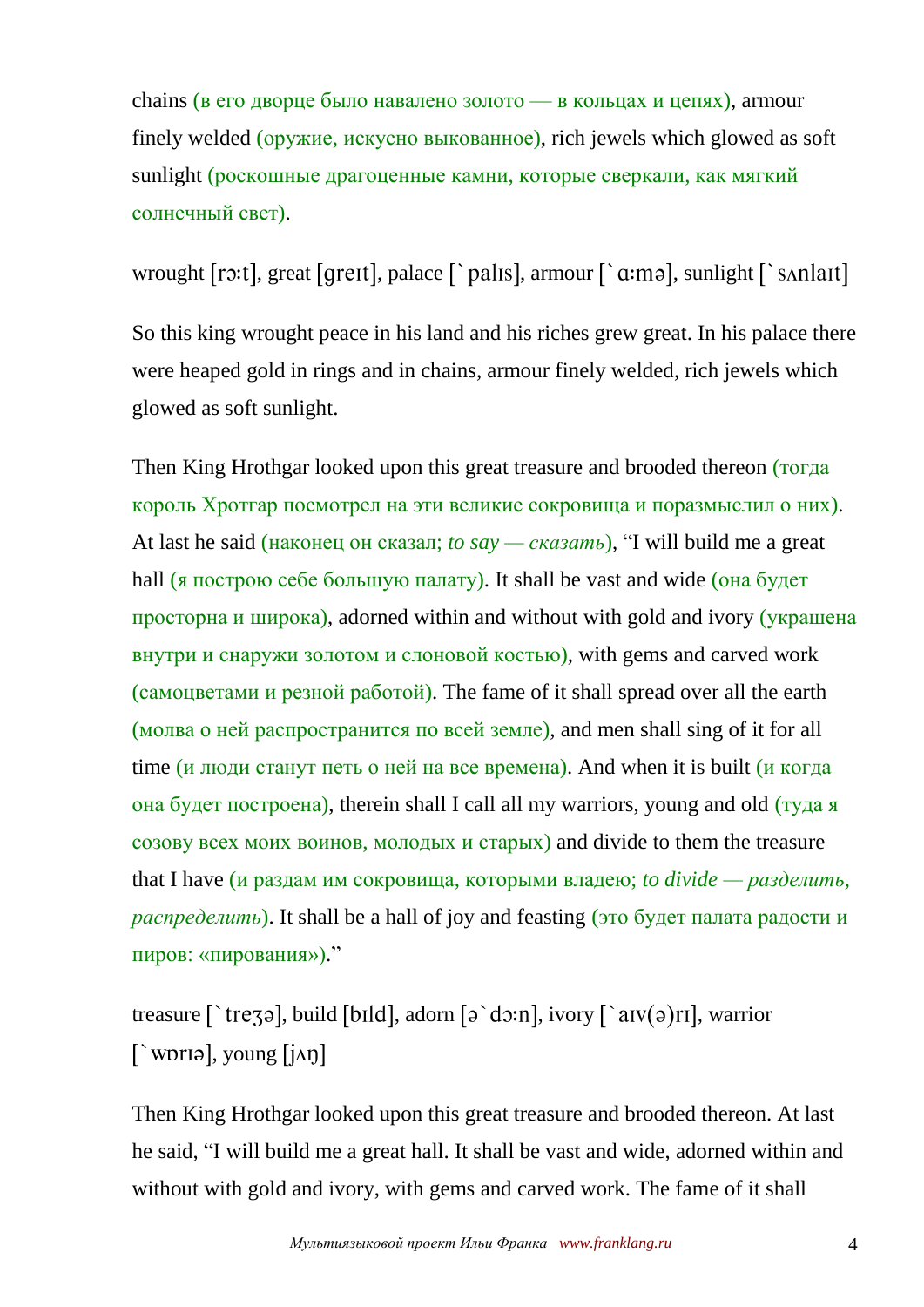spread over all the earth, and men shall sing of it for all time. And when it is built, therein shall I call all my warriors, young and old and divide to them the treasure that I have. It shall be a hall of joy and feasting."

Then King Hrothgar called his workmen (затем король Хротгар созвал своих работников) and gave them commandment to build the hall (и дал им приказ выстроить палату; *to give*  $\rightarrow$  *damb*). So they set to work (итак, они принялись за работу; *to set — приняться, заняться, установить*), and day by day it rose quickly, becoming each day more and more fair (и день за днем она поднималась быстро, становясь с каждым днем все более и более прекрасными; *to rise — подниматься, вставать*), until at length it was finished (пока наконец она не были окончена; *at length — наконец*).

commandment [kə`mɑ:ndmənt], fair [feə]

Then King Hrothgar called his workmen and gave them commandment to build the hall. So they set to work, and day by day it rose quickly, becoming each day more and more fair, until at length it was finished.

It stood upon a height, vast and stately (она стояли на холме, просторная и величавая; *to stand — стоять*), and as it was adorned with the horns of deer (и так как она была украшена рогами оленей), King Hrothgar named it Hart Hall (король Хротгар назвал ее Оленьей палатой).

```
height [hat], deer [d]
```
It stood upon a height, vast and stately, and as it was adorned with the horns of deer, King Hrothgar named it Hart Hall.

Then, true to his word and well pleased with the work of his servants (тогда, верный своему слову и довольный работой своих слуг; *to please радовать*), King Hrothgar made a great feast (король Хротгар устроил великий пир; *to make — делать, устраивать*). To it his warriors young and old were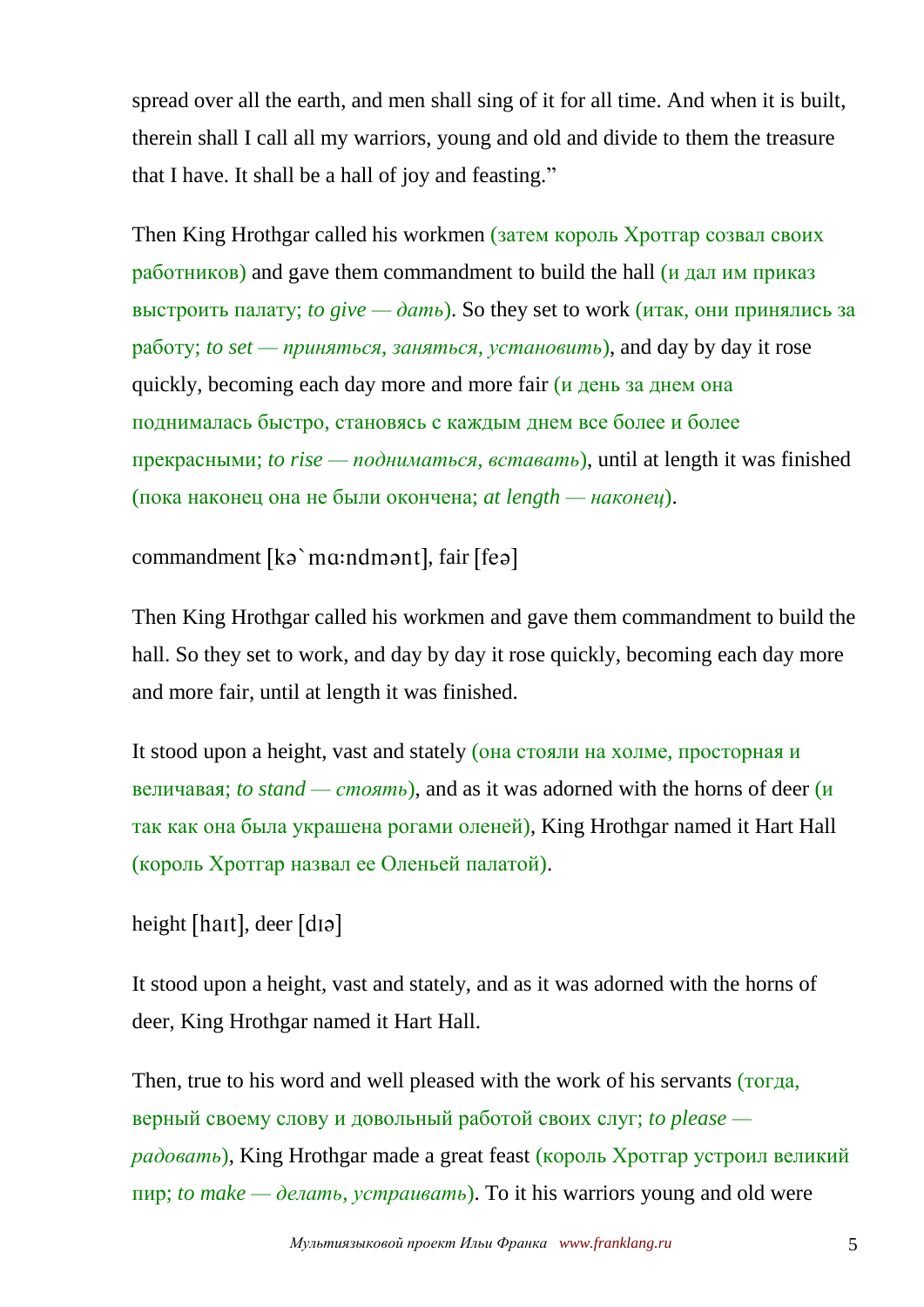called (на него его воины, юные и старые, были призваны), and he divided his treasure, giving to each rings of gold (и он разделил свои сокровища, подарив каждому кольца из золота).

## true [tru:], servant  $\lceil$  `sa: $v(a)$ nt]

Then, true to his word and well pleased with the work of his servants, King Hrothgar made a great feast. To it his warriors young and old were called, and he divided his treasure, giving to each rings of gold.

And so in the Hall there was laughter and song and great merriment (и вот, в палате был смех и песни: «песня» и большое веселье). Every evening when the shadows fell (каждый вечер, когда падали = опускались тени; *to fall падать*), and the land grew dark without (и земля становилась темной снаружи; *to grow — становиться, расти*), the knights and warriors gathered in the Hall to feast (рыцари и воины собирались в палате, чтобы пировать). And when the feast was over (а когда пир заканчивался; *to be over — быть законченным, закончиться*), and the wine-cup passed around the board (и винная чаша обходила кругом стол), and the great fire roared upon the hearth (и большой огонь ревел в очаге), and the dancing flames gleamed and flickered (и пляшущие языки пламени сверкали и мерцали), making strange shadows among the gold and carved work of the walls (делая = *отбрасывая* странные тени среди золота и резной работы стен), the minstrel took his harp and sang (сказитель брал свою арфу и пел; *to take — брать; to sing — петь*).

laughter  $\lceil \cdot \rceil$  la: fta, evening  $\lceil \cdot \rceil$  i: vnin, without  $\lceil \text{wt} \rceil$  davt, and  $\lceil \text{par} \rceil$ , roar  $\lceil \text{rot} \rceil$ , hearth [ $ha$ : $\theta$ ]

And so in the Hall there was laughter and song and great merriment. Every evening when the shadows fell, and the land grew dark without, the knights and warriors gathered in the Hall to feast. And when the feast was over, and the wine-cup passed around the board, and the great fire roared upon the hearth, and the dancing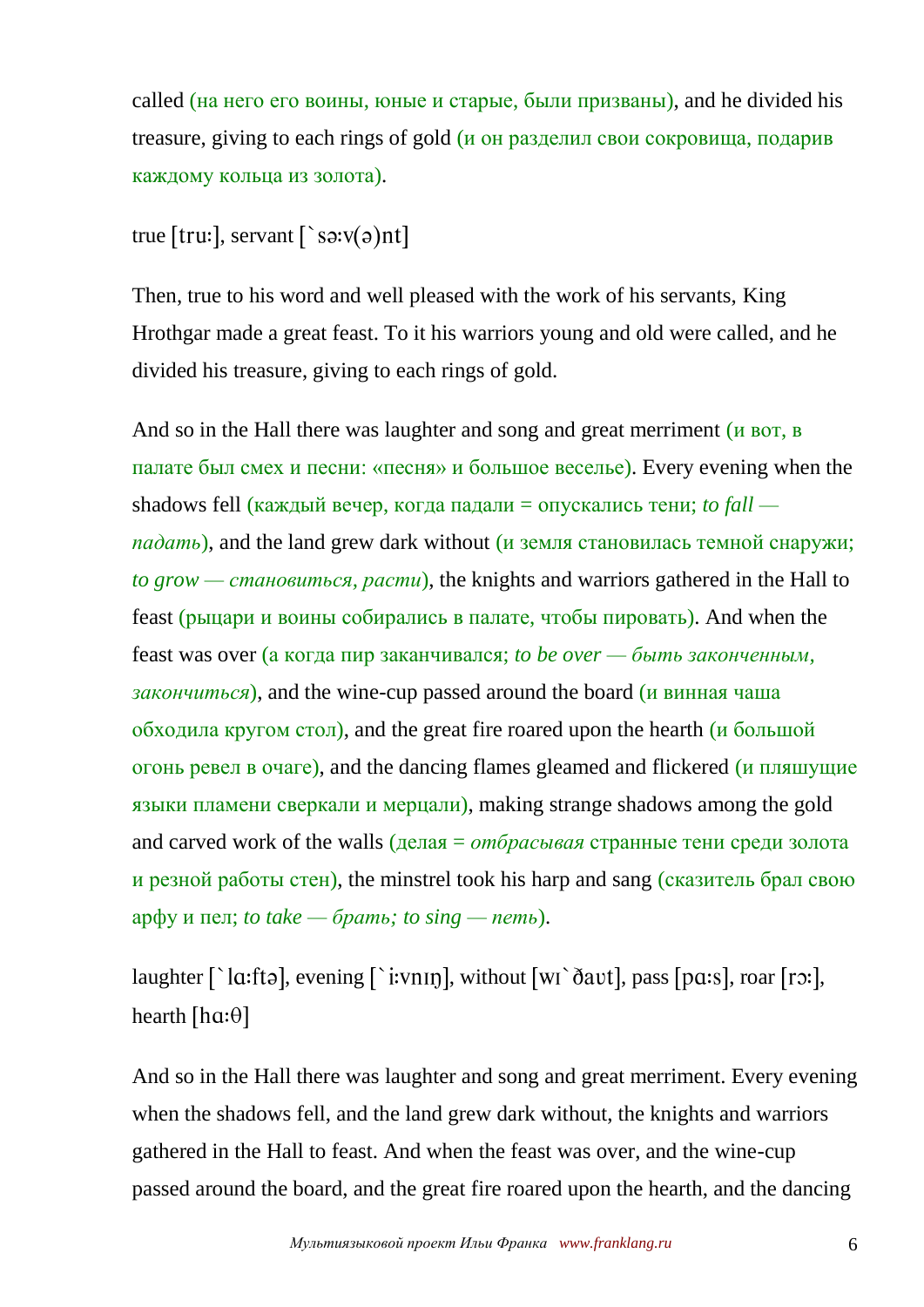flames gleamed and flickered, making strange shadows among the gold and carved work of the walls, the minstrel took his harp and sang.

Then from the many-windowed Hall the light glowed cheerfully (тогда из многооконного чертога свет сиял радостно). Far over the dreary fen and moorland the gleam was shed (далеко над мрачными болотами и пустошами сияние разливалось; *to shed — проливать*), and the sound of song and harp awoke the deep silence of the night (и звук песни и арфы пробуждал глубокую тишину ночи; *to awake — будить*).

cheerfully  $\lceil \cdot \text{tfi}(\sigma) \rceil$ , dreary  $\lceil \cdot \text{dri}(\sigma) \rceil$ , moorland  $\lceil \cdot \text{mvi}(\sigma) \rceil$ , silence  $\lceil \cdot \text{sati}(\sigma) \rceil$ 

Then from the many-windowed Hall the light glowed cheerfully. Far over the dreary fen and moorland the gleam was shed, and the sound of song and harp awoke the deep silence of the night.

Within the Hall was light and gladness (внутри чертога был свет и веселье), but without there was wrath and hate (но снаружи был гнев и ненависть). For far on the moor there lived a wicked giant named Grendel (ибо далеко на болоте жил злой великан по имени Грендель: «названный Грендель »). Hating all joy and brightness, he haunted the fastness and the fen (ненавидя всю радость и яркость, он жил в глухом месте и на болоте; *to hate — ненавидеть*), prowling at night to see what evil he might do (бродя ночью, чтобы увидеть, какое зло он мог бы сотворить).

wrath  $[rp\theta]$ , wicked  $\lceil \nabla w \rceil$  with  $\lceil \frac{d}{d} a r \rceil$ , haunt  $\lceil \frac{d}{d} n r \rceil$ , evil  $\lceil \frac{d}{d} r \rceil$ , might  $[$ mait $]$ , do  $[$ du: $]$ 

Within the Hall was light and gladness, but without there was wrath and hate. For far on the moor there lived a wicked giant named Grendel. Hating all joy and brightness, he haunted the fastness and the fen, prowling at night to see what evil he might do.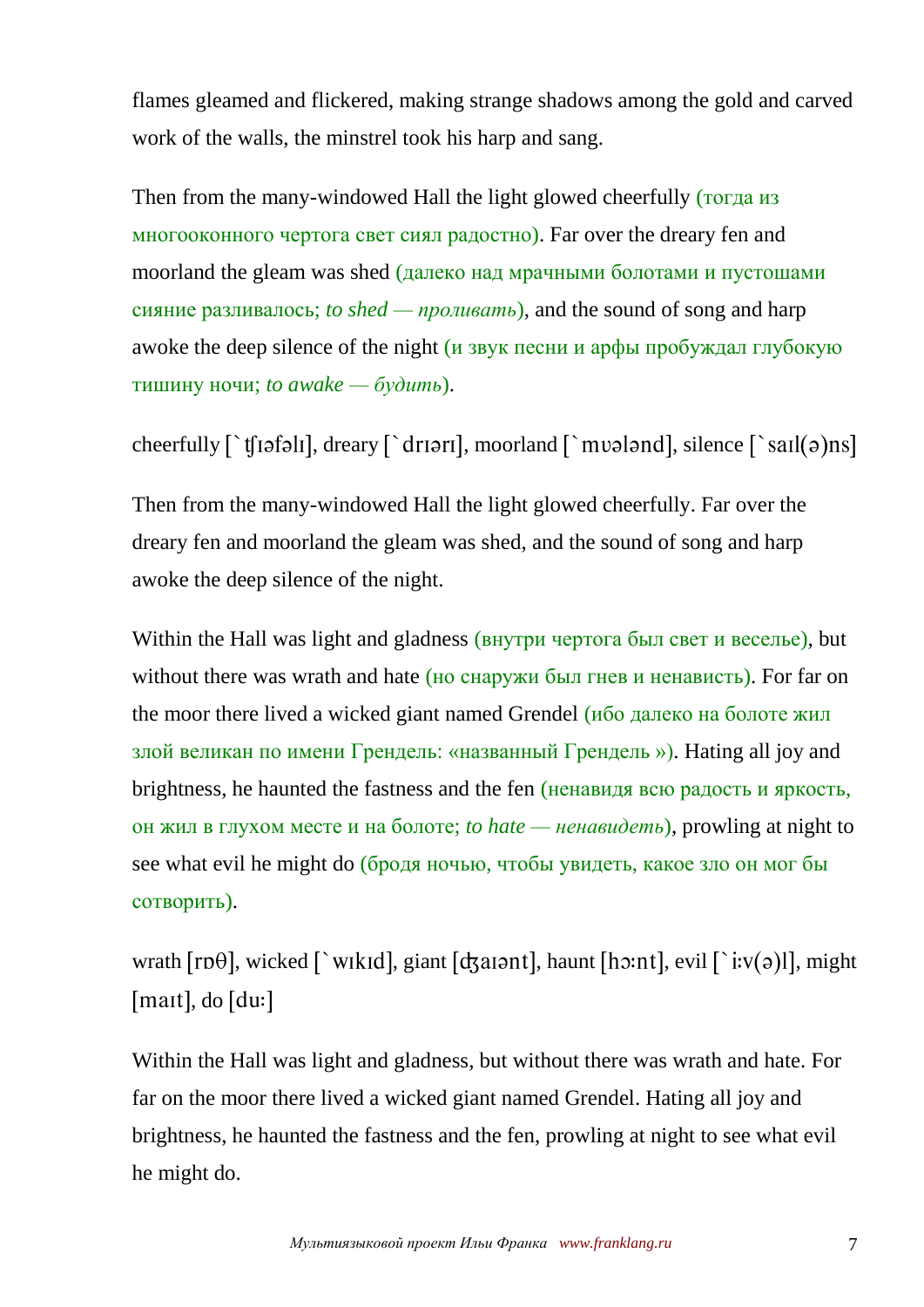And now when night by night he heard the minstrel's song (а теперь, когда ночь за ночью = *что ни ночь* он слышал песнь сказителя; *to hear — слышать*), and saw the lighted windows gleam through the darkness (и видел, как освещенные окна сияют сквозь тьму: «видел окна сиять»; *to see — видеть*), it was pain and grief to him (это была мука и горе для него).

### hear [hɪə], heard [hə:d], grief [qri:f]

And now when night by night he heard the minstrel's song, and saw the lighted windows gleam through the darkness, it was pain and grief to him.

Very terrible was this ogre Grendel to look upon (очень ужасен был этот людоед Грендель на вид: «чтобы глядеть на»). Thick black hair hung about his face (густые черные волосы свисали вокруг его лица; *to hang — висеть*), and his teeth were long and sharp (а его зубы были длинные и острые; *to be* — *быть*), like the tusks of an animal (словно клыки зверя). His huge body and great hairy arms had the strength of ten men (его громадное туловище и большие волосатые руки имели силу десяти человек). He wore no armour (он не носил никаких доспехов; *to wear — носить*), for his skin was tougher than any coat of mail (ибо его кожа была крепче, чем любая кольчуга; *coat — покров, верхнее платье, пальто, шерсть; mail* = *coat of mail* — *кольчуга*) that man or giant might weld (какую человек или великан мог бы выковать). His nails were like steel and sharper than daggers (его когти были как сталь и острее, чем кинжалы), and by his side there hung a great pouch (а на боку у него висел огромный мешок; *to hang — висеть*) in which he carried off those (в котором он уносил тех; *off — прочь; to carry off — нести прочь, уносить*) whom he was ready to devour (которых был готов сожрать).

ogre  $\lceil \cdot \text{avg} \rceil$ , hair [heə], huge [hju:dʒ], tough [tʌf], coat [kəvt], pouch [pavt]], ready  $\lceil \cdot \text{redi} \rceil$ , devour  $\lceil \text{di} \cdot \text{vav}\rceil$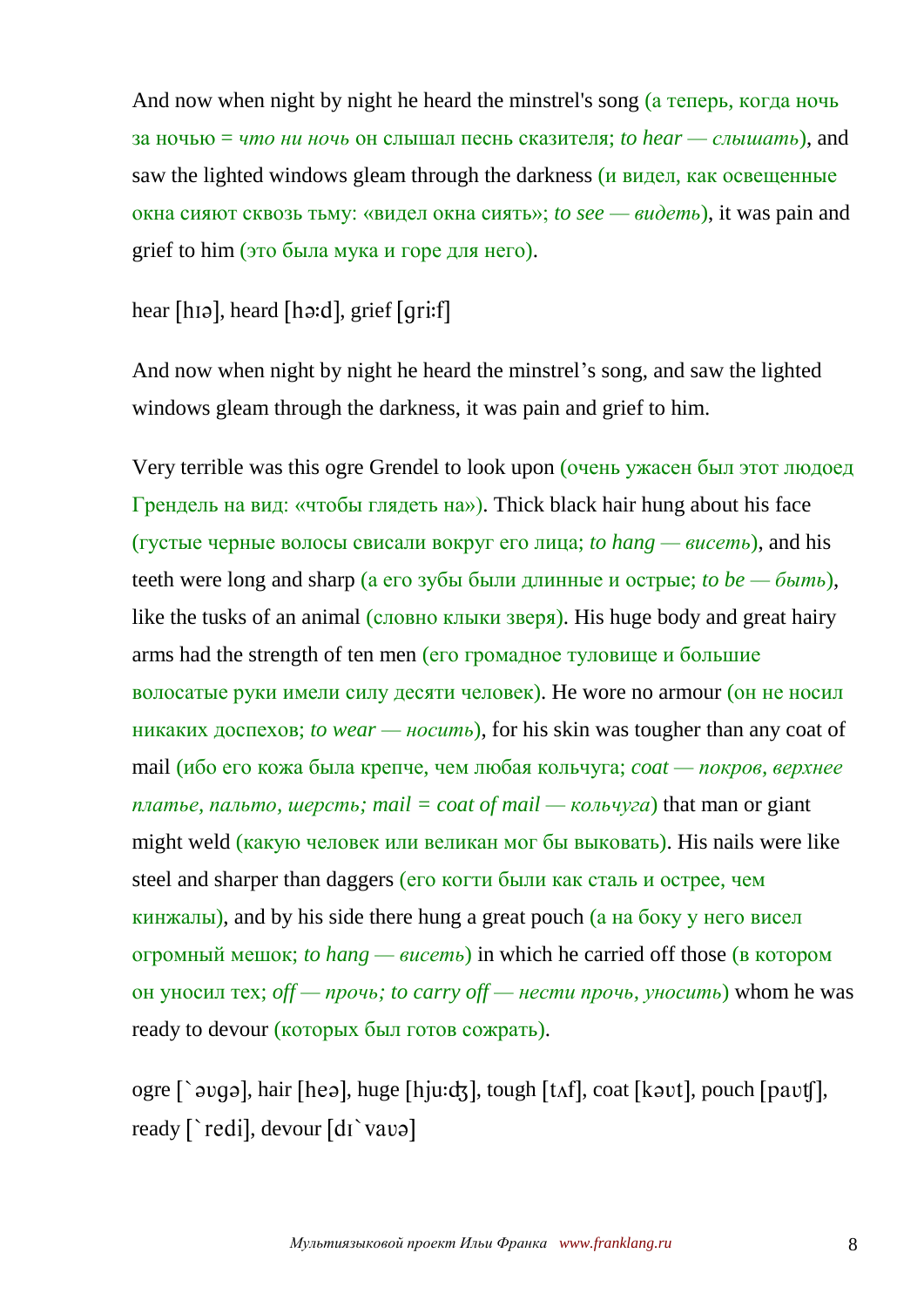Very terrible was this ogre Grendel to look upon. Thick black hair hung about his face, and his teeth were long and sharp, like the tusks of an animal. His huge body and great hairy arms had the strength of ten men. He wore no armour, for his skin was tougher than any coat of mail that man or giant might weld. His nails were like steel and sharper than daggers, and by his side there hung a great pouch in which he carried off those whom he was ready to devour.

Now day by day this fearsome giant was tortured more and more (и вот день за днем этот ужасный великан был мучим все больше и больше), for to him it was a torture (ибо для него было мукой) to hear the sounds of laughter and of merriment (слышать звуки смеха и веселья). Day by day the music of harp and song of minstrel (день за днем музыка арфы и песнь сказителя) made him more and more mad with jealous hate (делали его все более и более обезумевшим от завистливой злобы; *to make — делать; mad — сумасшедший, рассерженный;*   $hat -$  *ненависть*).

torture  $\lceil$  to:t[a], music  $\lceil$  mju:zik], jealous  $\lceil$  dzelas]

Now day by day this fearsome giant was tortured more and more, for to him it was a torture to hear the sounds of laughter and of merriment. Day by day the music of harp and song of minstrel made him more and more mad with jealous hate.

At length he could bear it no longer (наконец он не смог выносить этого больше; *can — мочь; could — мог; longer — длиннее, дольше, больше; no longer — больше не*). Therefore one night he set out (поэтому однажды ночью: «одной ночью» он вышел из дома; *to set out — отправиться, пуститься*), and creeping through the darkness came to Hart Hall (и, прокравшись в темноте, подошел к Оленьему чертогу; *to come — прийти*), where, after the feast and song were done, the warriors slept (где, после того как пир и песнь были окончены: «сделаны», спали воины; *to do — делать, заканчивать; to sleep спать*).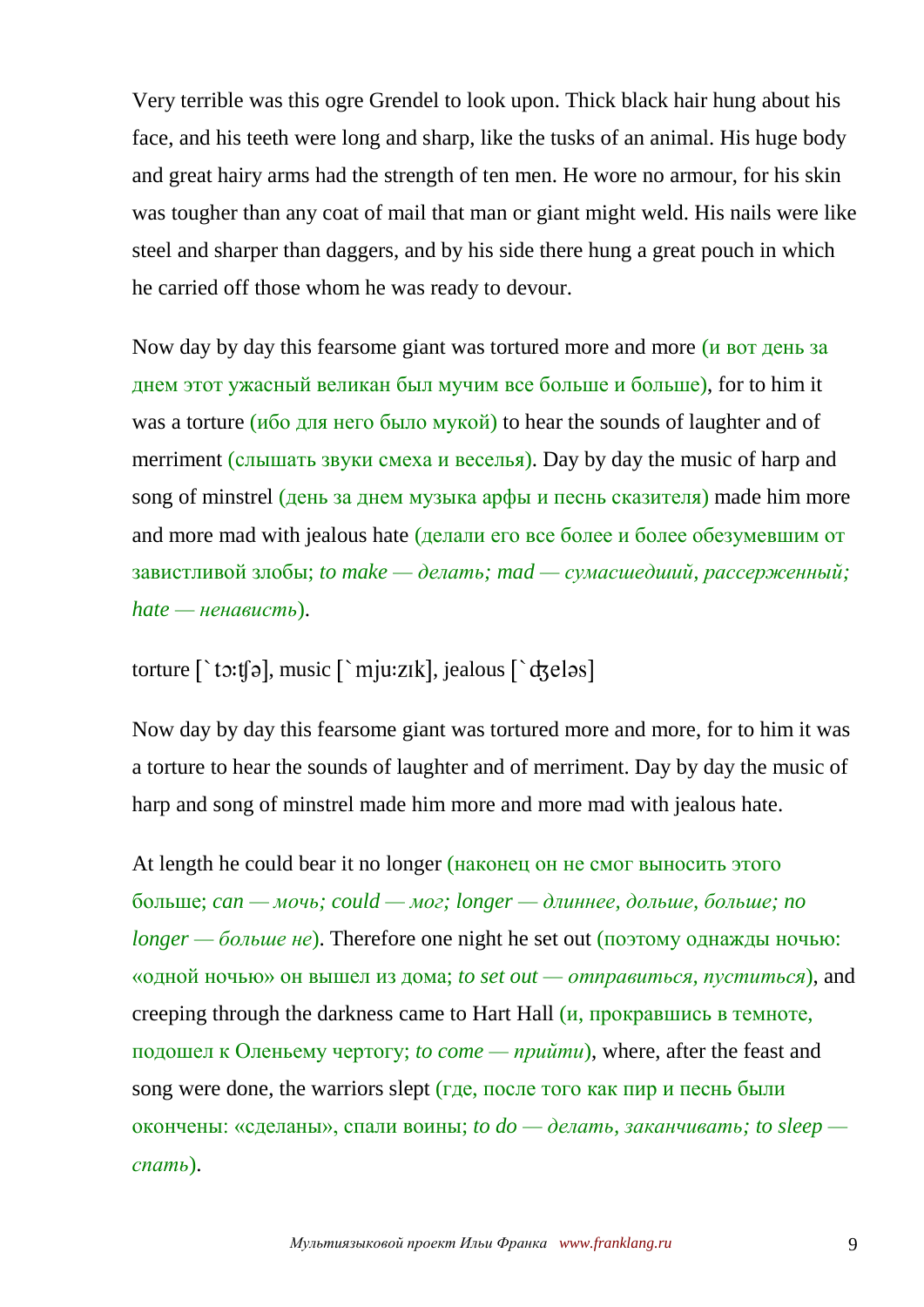bear [beə]

At length he could bear it no longer. Therefore one night he set out, and creeping through the darkness came to Hart Hall, where, after the feast and song were done, the warriors slept.

Peacefully they slept with arms and armour thrown aside (мирно они спали с оружием и доспехами, отброшенными в сторону = отбросив…; *to sleep спать; to throw — бросать*), having no fear of any foe (не имея ни страха, ни какого-либо врага). And so with ease the fierce and savage giant seized them with his greedy claws (и поэтому с легкостью лютый и дикий великан схватил их своими жадными когтями; *greed — жадность*). Speedily he slew thirty of the bravest warriors (проворно он умертвил тридцать из самых отважных воинов; *speed — скорость; быстрота; to slay — поразить, умертвить*). Then howling with wicked joy (затем, завывая в нечестивой радости; *wicked — злой; грешный; нечистый*) he carried them off to his dark dwelling (он отнес их прочь в свое темное жилище), there to devour them (чтобы там сожрать их; *there там*).

throw [ $\theta$ rəv], thrown [ $\theta$ rəvn], fear [fɪə], fierce [fɪəs], savage [`sævɪdʒ], seize  $[si:z]$ , claw  $[k]$ : slew  $[s]$ lu:

Peacefully they slept with arms and armour thrown aside, having no fear of any foe. And so with ease the fierce and savage giant seized them with his greedy claws. Speedily he slew thirty of the bravest warriors. Then howling with wicked joy he carried them off to his dark dwelling, there to devour them.

Oh, when morning came (о, когда настало утро; *to come — прийти*), great was the moaning in Daneland (велико было стенание в земле данов). When the sun arose and shone upon the desolated Hall (когда солнце встало и засияло на опустошенном Чертоге; *to arise — встать, подняться; to shine — сиять, светить*), and the war-craft of Grendel was made plain (и боевая мощь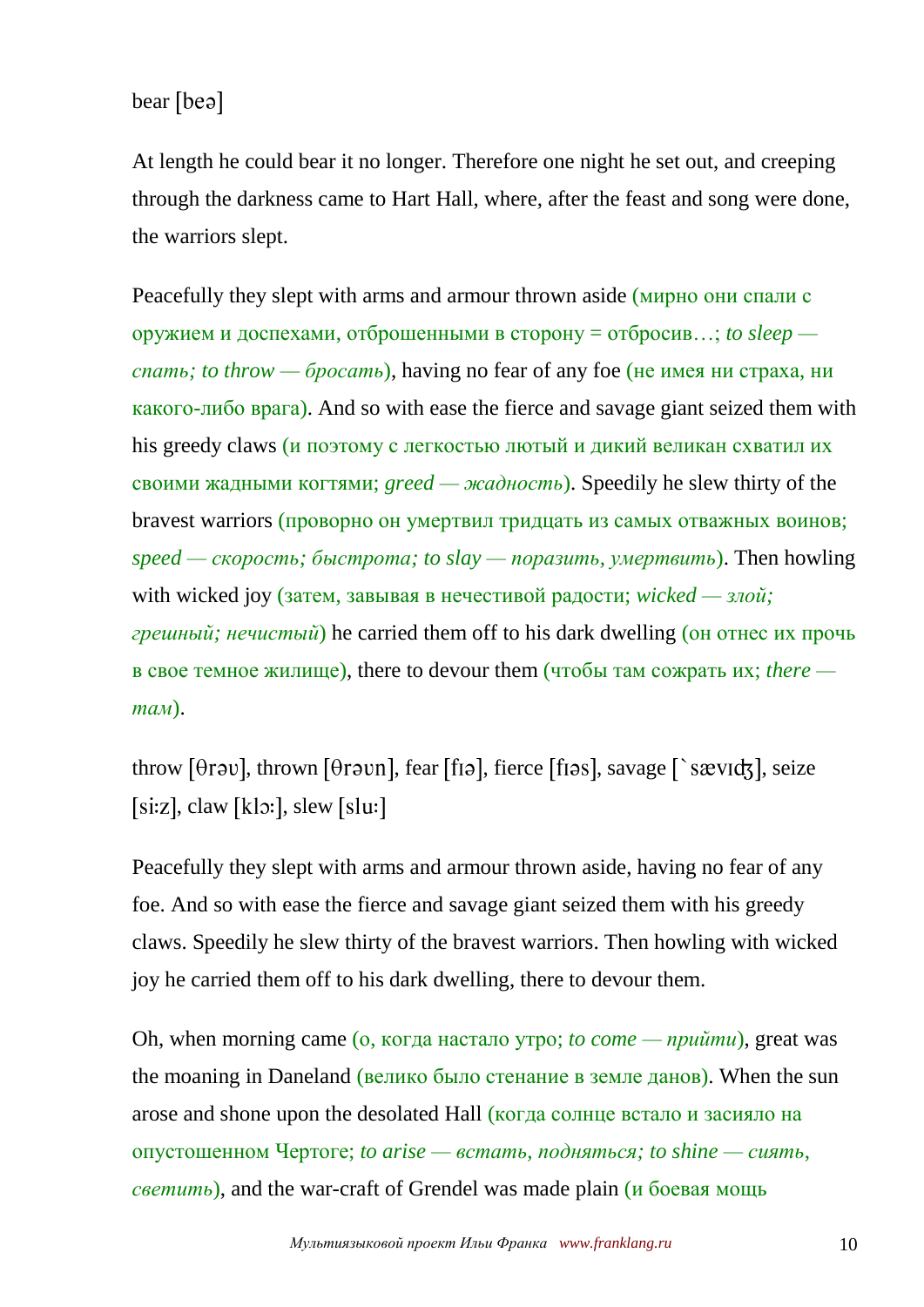Гренделя сделалась очевидной; *warcraft — боевое мастерство, военное искусство; war — война; to make — сделать*), there was weeping (был плач; *to weep — плакать*). A cry of woe and wailing crept out over the moorland (крик горя и причитания прошел: «выполз» над пустошами; *to creep out выползти: «ползти наружу»*), and the woesome sound made glad the heart of the Wicked One (и этот горестный звук веселил: «сделал радостным» сердце Злодея; *woe — горе, скорбь; wicked — злой, порочный; one — один; существо, человек*).

morning  $\lceil \text{max} \rceil$ , moaning  $\lceil \text{max} \rceil$ , shine  $\lceil \lceil \text{min} \rceil$ , shone  $\lceil \lceil \text{min} \rceil$ , woe  $\lceil \text{max} \rceil$ , woesome [`wavsam]

Oh, when morning came, great was the moaning in Daneland. When the sun arose and shone upon the desolated Hall, and the war-craft of Grendel was made plain, there was weeping. A cry of woe and wailing crept out over the moorland, and the woesome sound made glad the heart of the Wicked One.

But Hrothgar, the mighty, sat upon his throne downcast and sorrowful (HO Хротгар могущественный сидел на своем троне, подавленный и печальный; *to sit — сидеть; downcast — нисходящий, направленный вниз: «внизброшенный»; потупленный /о взоре/: with downcast eyes — потупя взор; грустный, печальный, подавленный; sorrow — горе, печаль, скорбь*). He who was strong in war (он, который был силен в войне) wept now for the woe of his thanes (плакал теперь над горем своих танов; *to weep* — *плакать*; *thane тан, глава шотландского клана*).

throne  $[*θ*$ r*, war*  $[w<sub>3</sub>:]$ *, thane*  $[*θ*$  $*ε*nn]$ 

But Hrothgar, the mighty, sat upon his throne downcast and sorrowful. He who was strong in war wept now for the woe of his thanes.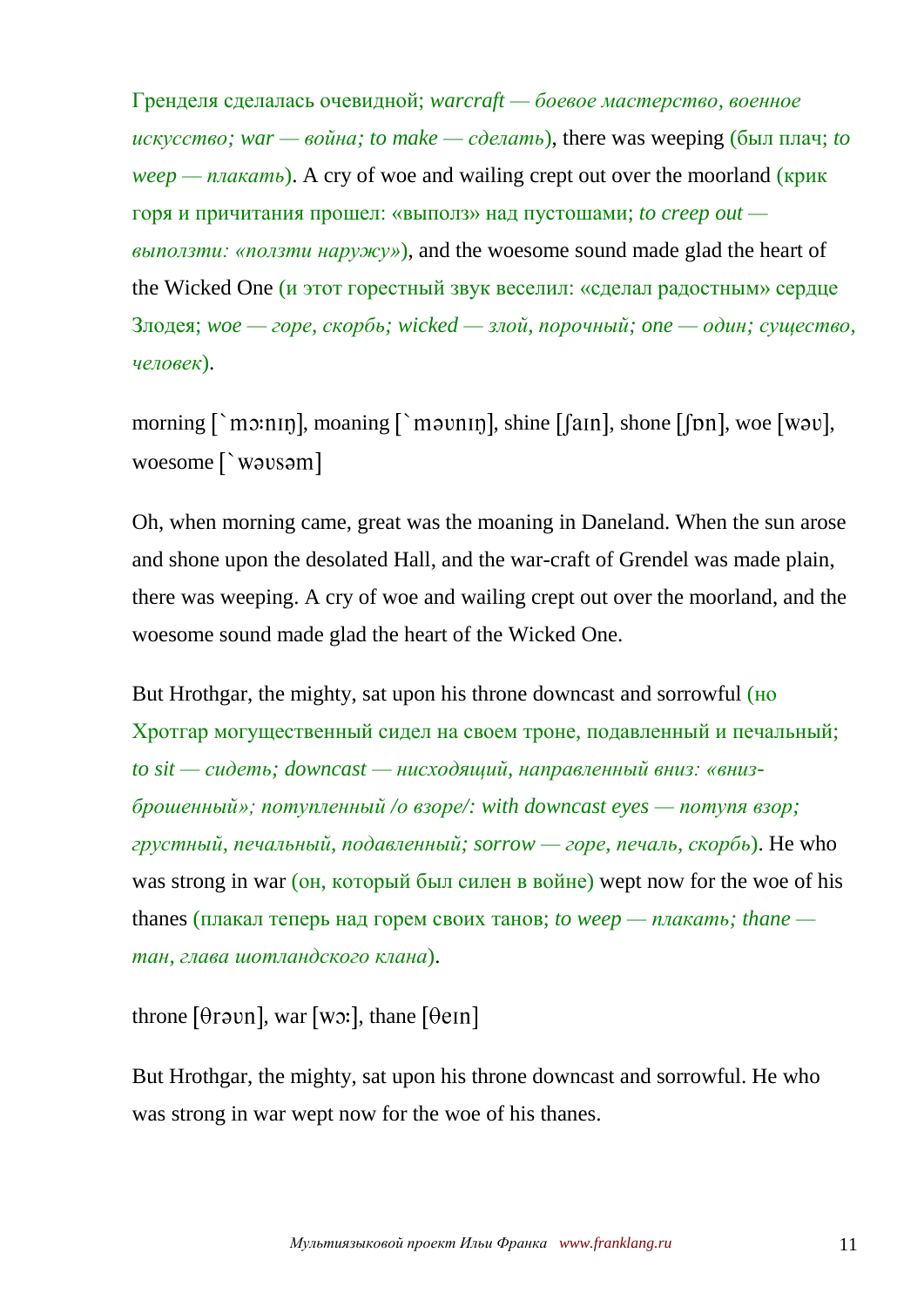With eyes dimmed and dark (с глазами потускневшими и темными; *dim тусклый*), in grief and rage he looked across the wild wide moorland (в скорби и ярости он смотрел через дикую просторную пустошь), where the track of the monster was marked with blood (где след чудовища был отмечен кровью), and he longed for a champion (и он страстно желал воина-защитника; *champion — — /воинствующий/ защитник, поборник, воин*).

eye [ai], grief [qri:f], blood [bl $\Lambda$ d], champion [`t[æmpiən]

With eyes dimmed and dark, in grief and rage he looked across the wild wide moorland, where the track of the monster was marked with blood, and he longed for a champion.

But who could fight against an Ogre (но кто мог бы сражаться против Людоеда)? Before the thought the bravest quailed (перед этой мыслью и отважнейший оробел бы; *to quail — дрогнуть; струсить, спасовать*). Such a fight would be too loathly, too horrible (такой бой был бы слишком отвратителен, слишком ужасен; *loath — противный, отталкивающий, омерзительный*). It was not to be endured (его нельзя было бы выдержать: «он не был, чтобы быть вынесен»).

fight [fait], against [ $\varphi$ `qenst], thought [ $\theta$  $\varphi$ :t], quail [kweil], endure [in`djv $\varphi$ ]

But who could fight against an Ogre? Before the thought the bravest quailed. Such a fight would be too loathly, too horrible. It was not to be endured.

When night fell (когда настала: «упала» ночь; *to fall — падать*) the sorrowing warriors laid themselves down to rest with sighs and tears (скорбящие воины улеглись: «уложили себя», чтобы отдохнуть со вздохами и слезами; *to lay /down/ — класть; down — вниз*), in the bright hall that once had rung with songs and laughter (в великолепном: «ярком» чертоге, который когда-то звенел от песен и смеха; *to ring — звенеть*). But the greedy monster was not yet satisfied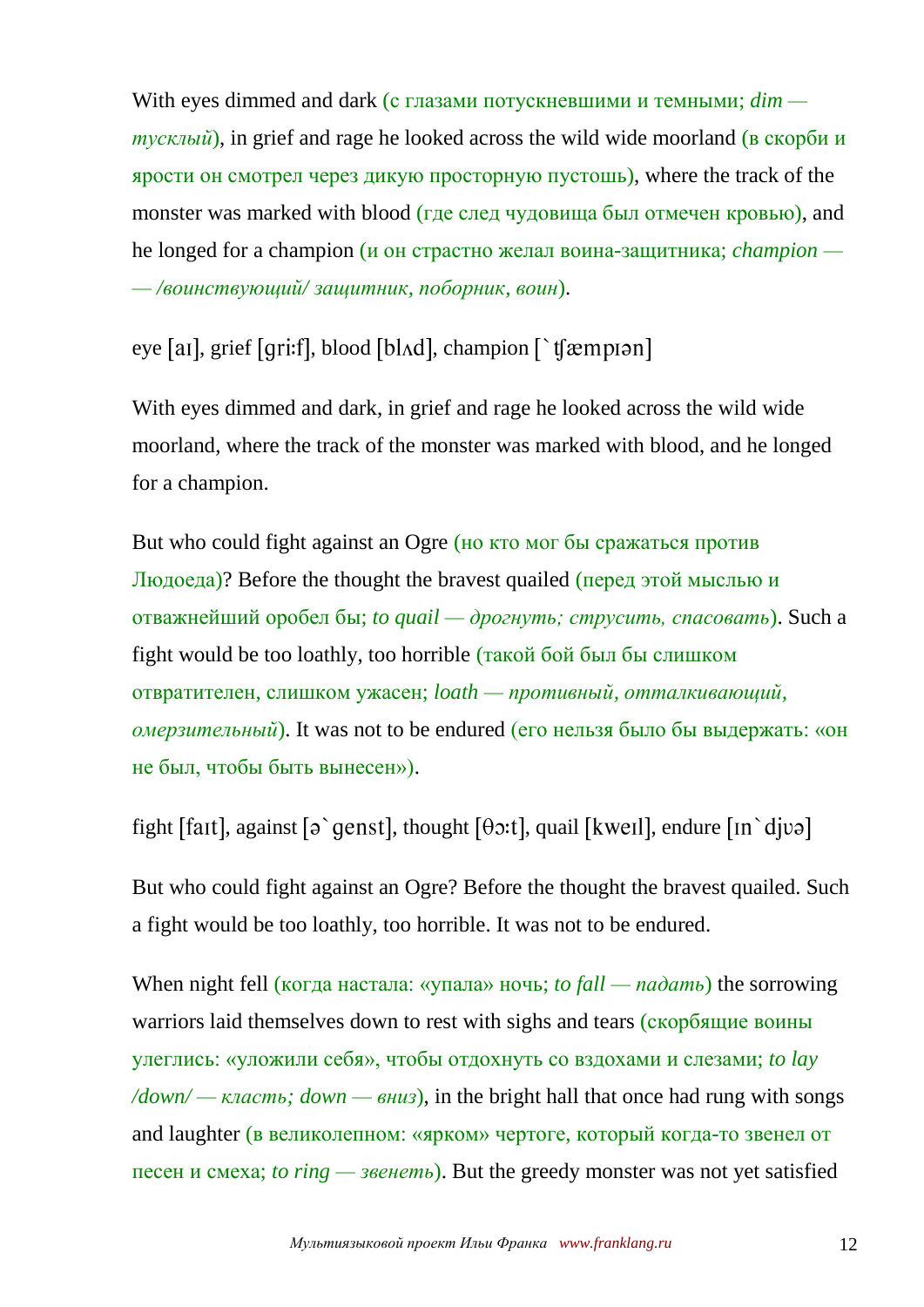(но жадное чудовище не было еще удовлетворено; *to satisfy удовлетворять*), his work was not yet done (его работа не была еще окончена; *to do — делать, оканчивать*). Stealthily through the darkening moorland again the Ogre crept (крадучись через темнеющие пустоши снова Людоед продвигался; *to creep — ползти, подкрадываться, проползать*) until he reached the Hart Hall (пока не достиг Оленьей палаты).

themselves [ðəm`selvz], down [davn], sigh [saɪ], tear *(слеза*) [tɪə], laughter  $\lceil$  la:ftə], satisfied  $\lceil$  sætisfaid], done  $\lceil$ d $\land$ n]

When night fell the sorrowing warriors laid themselves down to rest with sighs and tears, in the bright hall that once had rung with songs and laughter. But the greedy monster was not yet satisfied, his work was not yet done. Stealthily through the darkening moorland again the Ogre crept until he reached the Hart Hall.

Again he stretched forth his hand (снова он вытянул вперед свою руку), again he seized the bravest of the warriors (снова он схватил отважнейших из воинов), slew and carried them off to his drear dwelling (убил и отнес их прочь в свое мрачное жилище; *to slay — умертвить, убить, сразить*).

```
seize [si:z], drear [drɪə]
```
Again he stretched forth his hand, again he seized the bravest of the warriors, slew and carried them off to his drear dwelling.

Then was there wailing and fierce sorrow among the mighty men (затем были стенания и жестокая печаль среди могучих людей). Yet was there none so brave (и все же не было ни одного столь отважного; *yet — все же; none — ни*   $o$ *дин*) that he would face and fight the demon foe (который бы встретился лицом к лицу и сразился бы с бесовским супостатом; *face — лицо; to face встретиться лицом к лицу, смело встретить*). But each man swore (но каждый человек поклялся; *to swear* — *клясться*) that he would not again sleep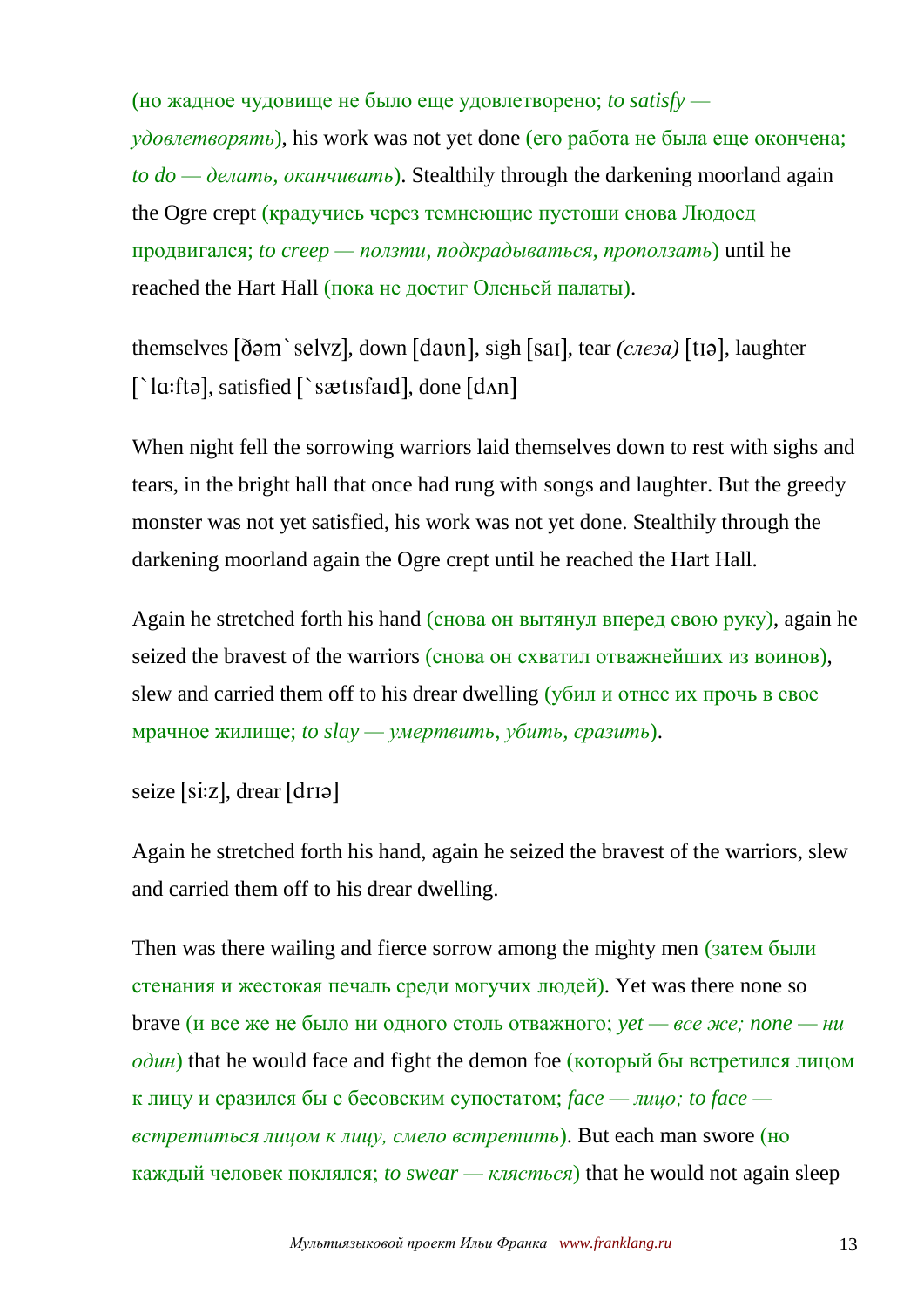beneath the roof of Hart Hall (что он не будет снова спать под крышей Оленьей палаты). So when evening fell (так что, когда вечер настал: «пал»; *to fall падать*), they departed every man to the dwellings around the palace (они ушли каждый в жилища вокруг дворца), and the fair Hall was left desolate  $(u)$ прекрасный чертог остался опустошенным).

fierce [fiəs], among  $\lceil \varphi \rangle$  m $\Delta$ n], none  $\lceil \varphi \rangle$ n $\Delta$ , demon  $\lceil \varphi \rangle$  di:mən], beneath  $\lceil \varphi \rangle$ ni: $\theta$ ],  $desolate [\`des(\mathsf{a})]$ 

Then was there wailing and fierce sorrow among the mighty men. Yet was there none so brave that he would face and fight the demon foe. But each man swore that he would not again sleep beneath the roof of Hart Hall. So when evening fell, they departed every man to the dwellings around the palace, and the fair Hall was left desolate.

Thus Grendel, single handed (таким образом Грендель в одиночку: «одноручно»), warred against the Dane folk (воевал против племени данов) until the great Hall, the wonder of men, was forsaken and empty (пока великий чертог, диво людям, не стал покинут и пуст; *to forsake — оставлять, покидать*).

```
wonder [`WAnda]
```
Thus Grendel, single handed, warred against the Dane folk until the great Hall, the wonder of men, was forsaken and empty.

For twelve long years it stood thus (двенадцать долгих лет он стоял так; *to stand — стоять*), no man daring, except in the light of day, to enter it (и ни один человек не осмеливался, кроме как при свете дня, входить в него: «не осмеливаясь»). For after the shadows of evening fell (ибо после того как ниспадали тени вечера; *to fall* — *падать*), Grendel was master there (Грендель был господином там). And in that stately Hall, when night was darkest (и в этом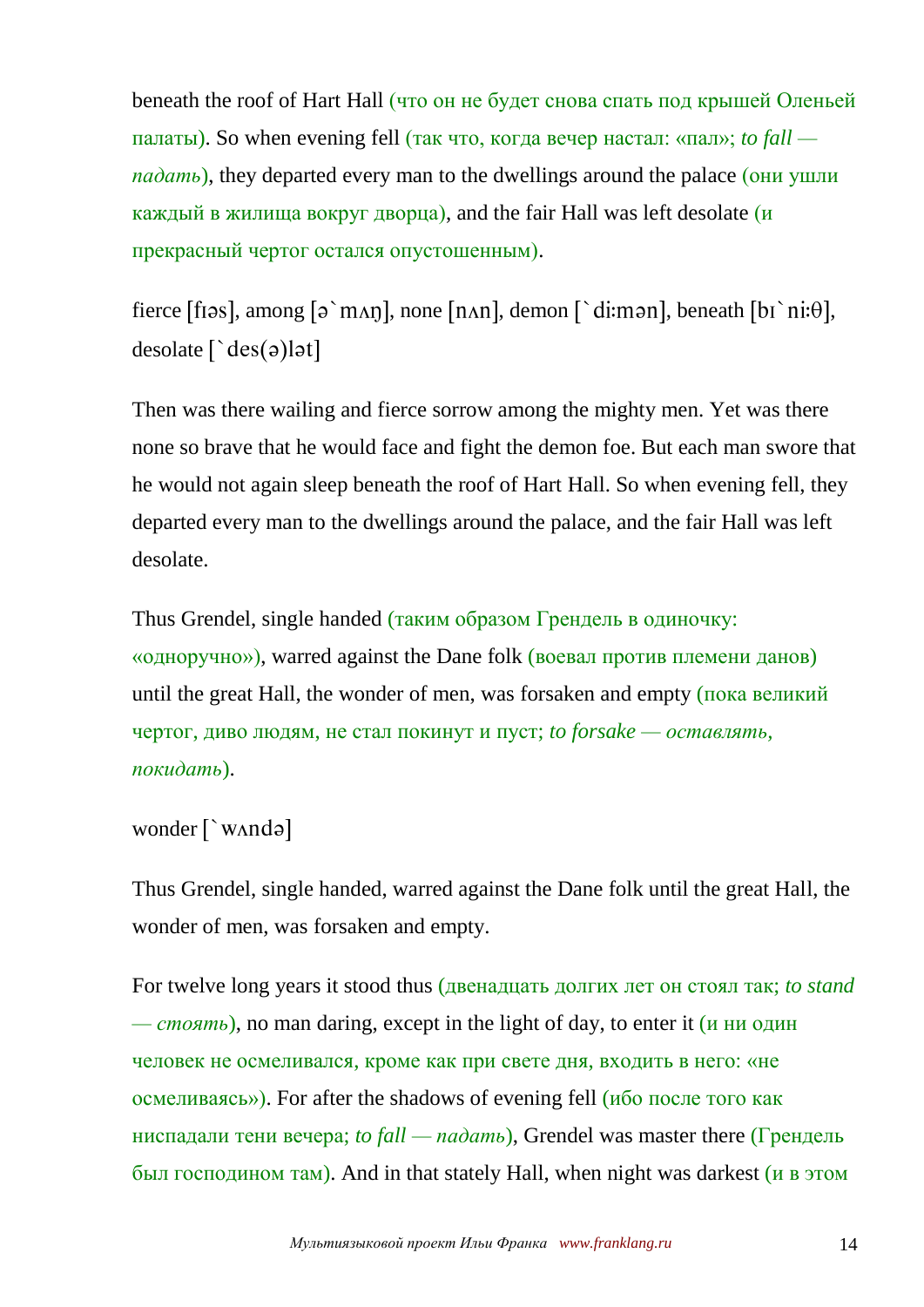величественном чертоге, когда ночь была темней всего), he held his horrid feasts (он устраивал свои ужасные пиры; *to hold — держать; проводить, устраивать*). Only near to the throne (только близ трона), the carved Gift-seat or throne of the Dane folk (резного Трона даров: «сиденья» или трона датского племени; *gift — дар, подарок*), where Hrothgar the king used to sit (где Хротгаркороль сиживал когда-то; *used to do something — когда-то делал что-то*), and from whence he dispensed gifts to his people (и откуда он раздавал дары людям), there only he dared not go  $($ — туда только он не смел идти). Something sacred and pure was there (что-то священное и чистое было там), before which the wicked Ogre trembled (перед чем злой Людоед дрожал).

except [Ik`sept], master [`mɑ:stə], gift [gɪft], used to *(когда-то делал что-то)*  $\int$ iu:sta], pure [pjva]

For twelve long years it stood thus, no man daring, except in the light of day, to enter it. For after the shadows of evening fell, Grendel was master there. And in that stately Hall, when night was darkest, he held his horrid feasts. Only near to the throne, the carved Gift-seat or throne of the Dane folk, where Hrothgar the king used to sit, and from whence he dispensed gifts to his people, there only he dared not go. Something sacred and pure was there, before which the wicked Ogre trembled.

Thus for twelve long years Grendel warred against Hrothgar and the Dane folk (так двенадцать долгих лет Грендель воевал против Хротгара и племени данов). He prowled through the misty moorland (он рыскал по туманным пустошам; *through — через, сквозь*), lay in wait in dark places (лежал в засаде в темных местах; *to lie — лежать*), slaying young and old (убивая молодых и старых). Many were the grisly deeds he did (многочисленны были жуткие деяния, которые он совершал; *to do — делать, совершать*), many the foul crimes (многочисленны подлые преступления). And the mighty warriors, strong of heart against a mortal foe (и могучие воины, сильные сердцем перед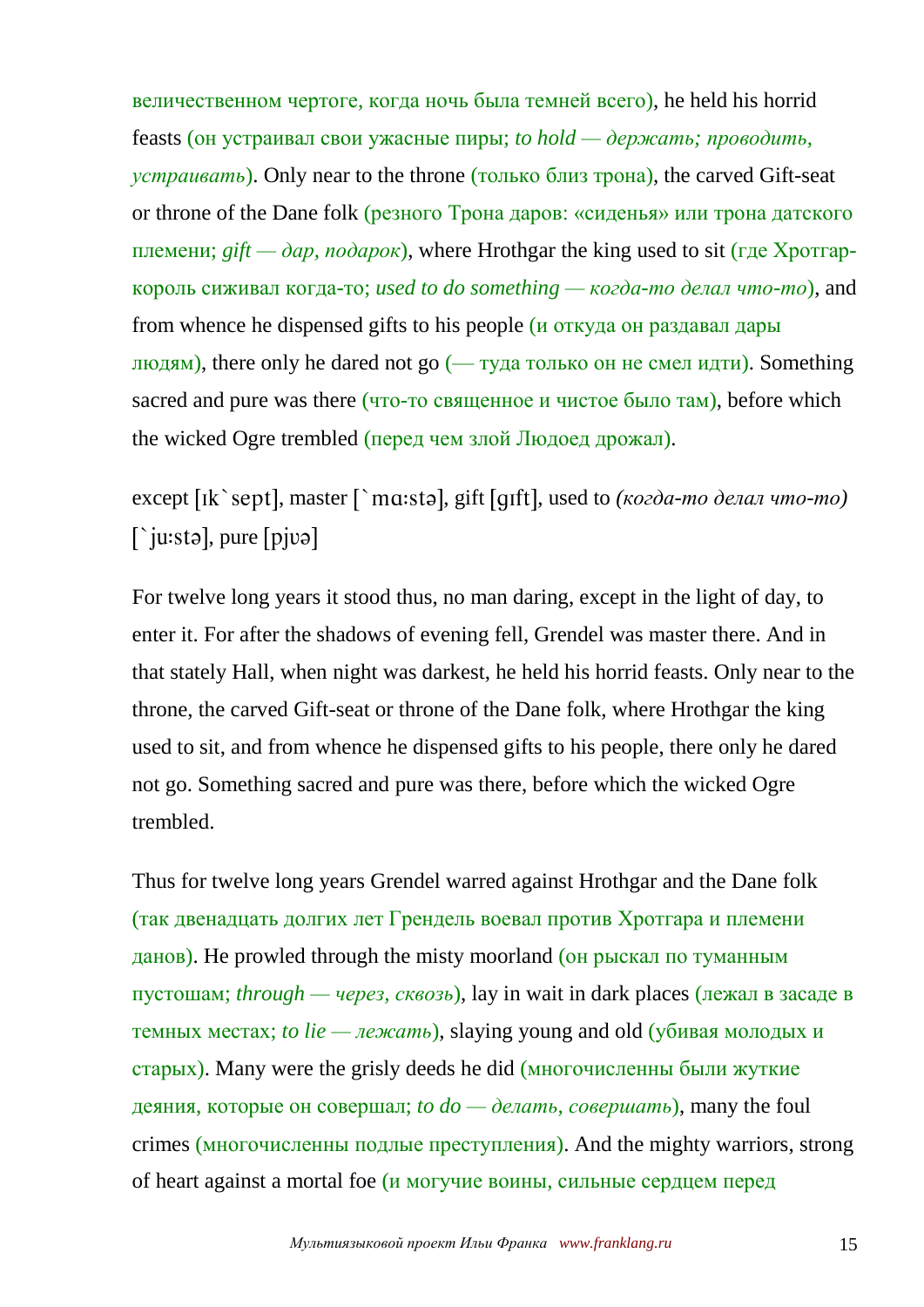$\epsilon$ мертным врагом = человеком), were powerless against him (были бессильны против него; *power — сила, мощь; могущество*).

prowl [pravl], through  $[0r_1, \frac{1}{2}r_2, \frac{1}{2}r_3]$ , foul  $[0r_1, \frac{1}{2}r_2, \frac{1}{2}r_3]$ 

Thus for twelve long years Grendel warred against Hrothgar and the Dane folk. He prowled through the misty moorland, lay in wait in dark places, slaying young and old. Many were the grisly deeds he did, many the foul crimes. And the mighty warriors, strong of heart against a mortal foe, were powerless against him.

Downcast and sorrowful of heart (удрученный и печальный сердцем) Hrothgar sat among his counsellors (Хротгар сидел среди своих советников; *to sit сидеть; counsel — совет; to counsel — советовать*). None among them knew (ни один среди них не знал; *to know — знать*) how to give him advice or comfort (как дать ему совет или утешение). None knew how to deliver his land from the Evil One (ни один не знал, как избавить его землю от Злодея; *evil злой; one — один; существо, человек*).

advice [əd`vaɪs], comfort [`kʌmfət], know [nəv], knew [nju:], deliver [dɪ`lɪvə]

Downcast and sorrowful of heart Hrothgar sat among his counsellors. None among them knew how to give him advice or comfort. None knew how to deliver his land from the Evil One.

Then the minstrels made mournful songs (тогда сказители сложили скорбные песни; *to make — делать; to mourn — скорбеть, оплакивать*), and far and wide they sang (и повсюду: «далеко и широко» они пели; *to*  $\sin g - n$ еть) of how Grendel ever warred with Hrothgar (о том, как Грендель все воевал с Хротгаром). They sang of how year by year there was battle and wrath (они пели о том, как год за годом была битва и месть; *wrath — гнев, ярость, месть, воздаяние*) between the King and the Ogre of evil fame (между благородным Королем и Людоедом со злой славой).